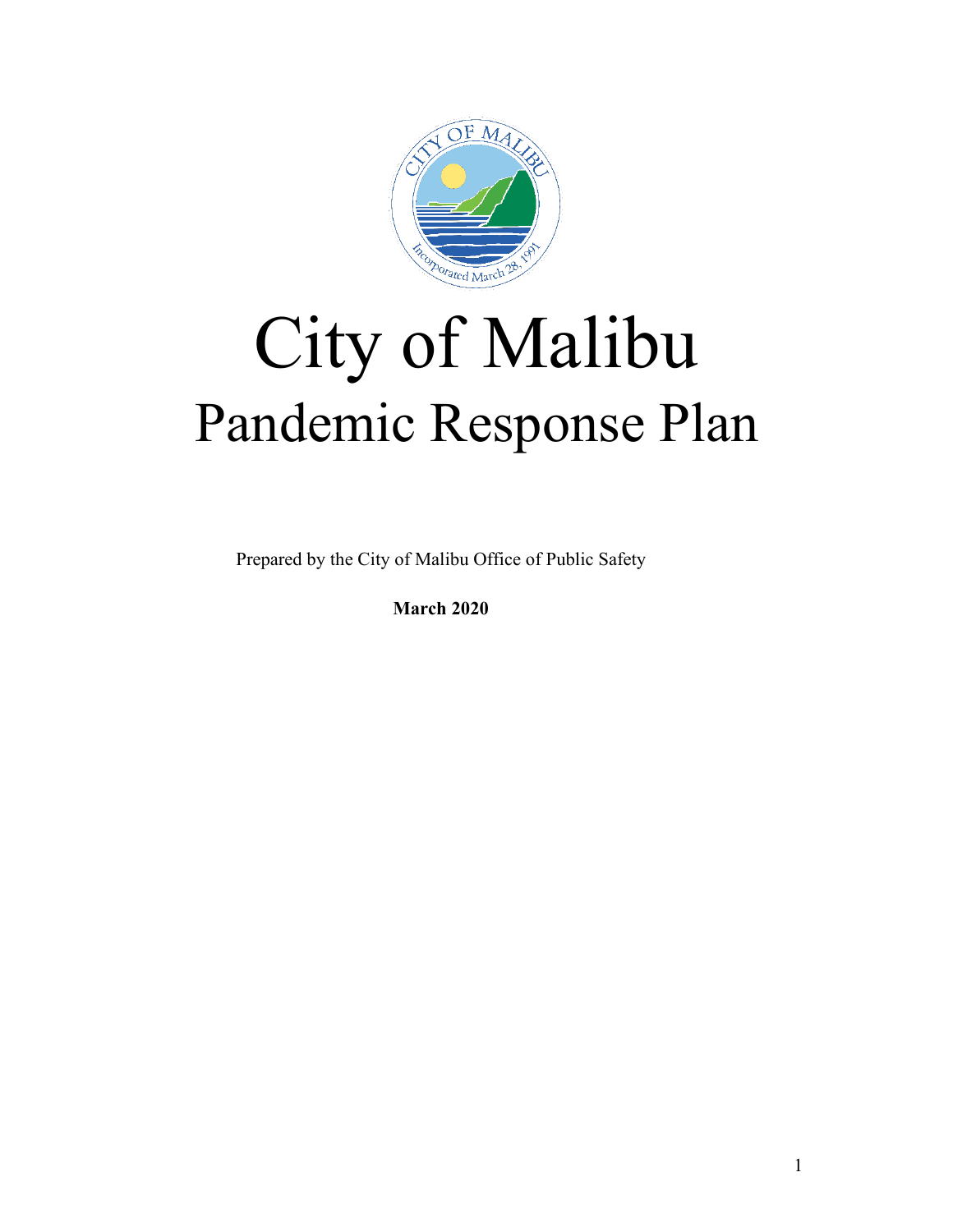# **Table of Contents**

| <b>Overview</b>                                      |    |  |
|------------------------------------------------------|----|--|
| Purpose                                              | 3  |  |
| Objectives                                           | 3  |  |
| <b>Background</b>                                    | 3  |  |
| Types of Pandemic Illnesses                          | 3  |  |
| Epidemic vs. Pandemic                                | 4  |  |
| Transmission                                         | 4  |  |
| <b>Public Health Emergency</b>                       | 5  |  |
| The Phases of a Pandemic                             | 5  |  |
| <b>Response Procedures</b>                           | 6  |  |
| Plan Activation                                      | 6  |  |
| Communication                                        | 7  |  |
| Infection Control During a Pandemic                  | 7  |  |
| Hygiene                                              | 7  |  |
| Workplace Cleaning                                   | 8  |  |
| Personal Protective Equipment                        | 8  |  |
| <b>Social Distancing</b>                             | 8  |  |
| <b>Community Social Distancing</b>                   | 9  |  |
| Isolation/Quarantine                                 | 9  |  |
| Management of Sick Employees                         | 10 |  |
| Continuity of City Services                          | 12 |  |
| <b>Technological Resources</b>                       | 13 |  |
| <b>Federal, State and County Response Procedures</b> | 14 |  |
| <b>U.S. Centers for Disease Control</b>              | 14 |  |
| U.S. Department of Health and Human Services         | 14 |  |
| California Department of Public Health               | 15 |  |
| County of Los Angeles Department of Public Health    | 16 |  |
| <b>Appendices</b>                                    | 17 |  |
| N95 Respirators and Surgical Masks                   |    |  |
| Authorities and Responsibilities                     |    |  |
| <b>Governing Statutes</b>                            | 20 |  |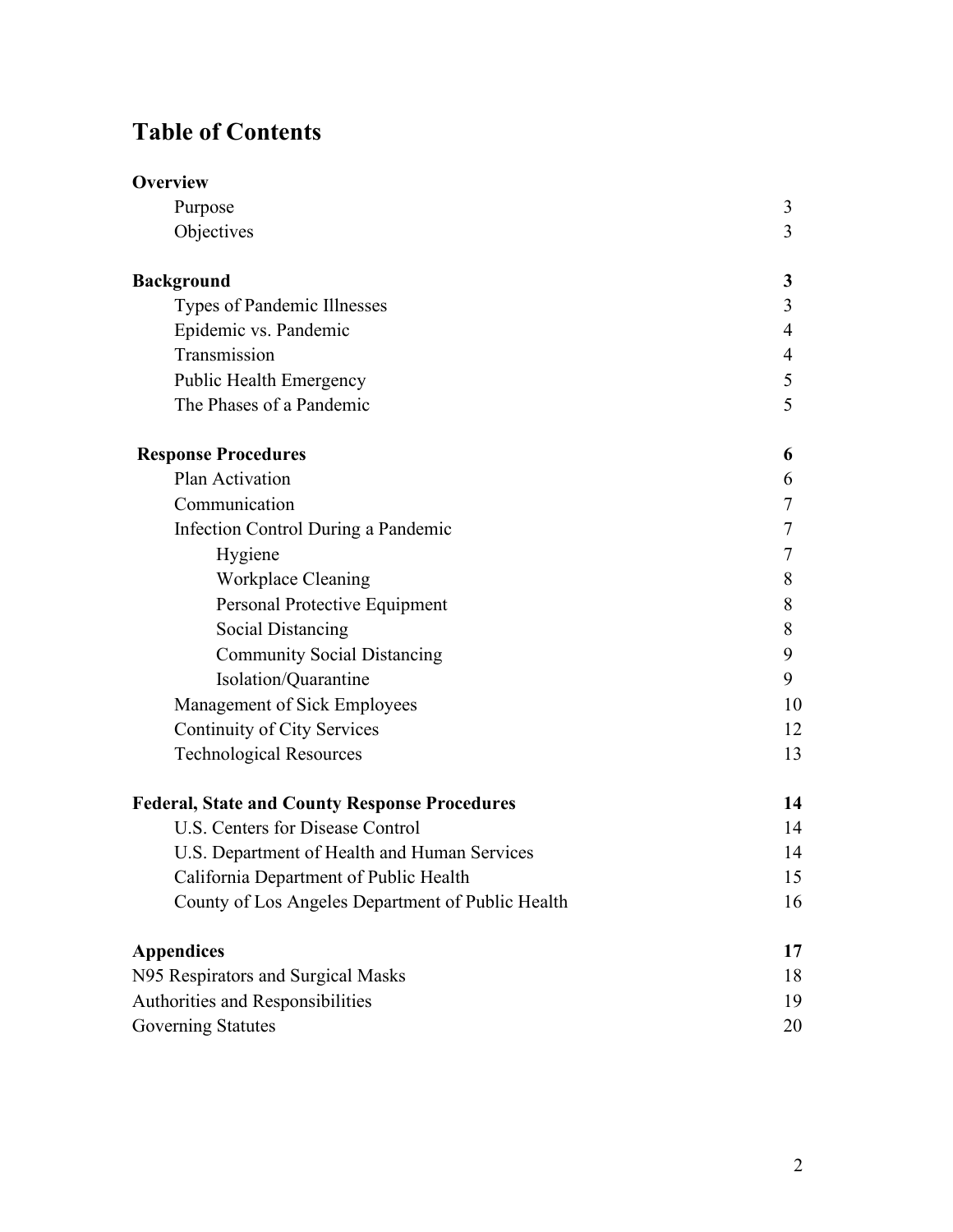# **PLAN OVERVIEW**

#### **Statement of Purpose**

Due to the unique characteristics of a pandemic, this plan was created to supplement the City's Emergency Operations Plan. The primary purpose is to enable the City to respond effectively and efficiently, while ensuring that the safety and welfare of the community is protected and that essential operations are maintained throughout a pandemic incident.

In the event of a pandemic, the City's main responsibility will be to protect public health, maintain critical community services and respond to the needs of its population. The Office of Public Safety is the coordinating office for the City of Malibu. The City will activate its Emergency Operations Center (hereafter termed "EOC") as needed and/or when unified internal response is necessary.

Local mitigation, surveillance, response and recovery efforts will be coordinated with those of the Los Angeles County EOC and Los Angeles County Department of Public Health (Public Health), to promote the health and safety of employees, the community and City partners.

# **Objectives**

The primary objectives during a pandemic are as follows:

- 1. Protect the safety of the community and city employees first and foremost.
- 2. Minimize transmission of a pandemic virus among community members and City employees.
- 3. Maintain mission-critical operations and services.
- 4. Minimize social disruptions and the economic impact of a pandemic.

# **BACKGROUND**

# **Types of Pandemic Illnesses**

Worldwide pandemics occur when a novel (new) virus emerges to which the population has little immunity. The  $20<sup>th</sup>$  century saw three such pandemics, the most notable of which was the 1918 Spanish influenza pandemic, an outbreak responsible for 20 million deaths worldwide. Two other similar outbreaks occurred in 1957 and 1968.

The impact of a pandemic cannot be precisely predicted; the extent to which a specific outbreak affects a population depends on the virulence of the virus, how rapidly it spreads, the availability of vaccines and antiviral medications, and the effectiveness of pharmaceutical and nonpharmaceutical community containment measures.

# *2019 – Novel Coronavirus*

A novel coronavirus is a new coronavirus that has not been previously identified. The virus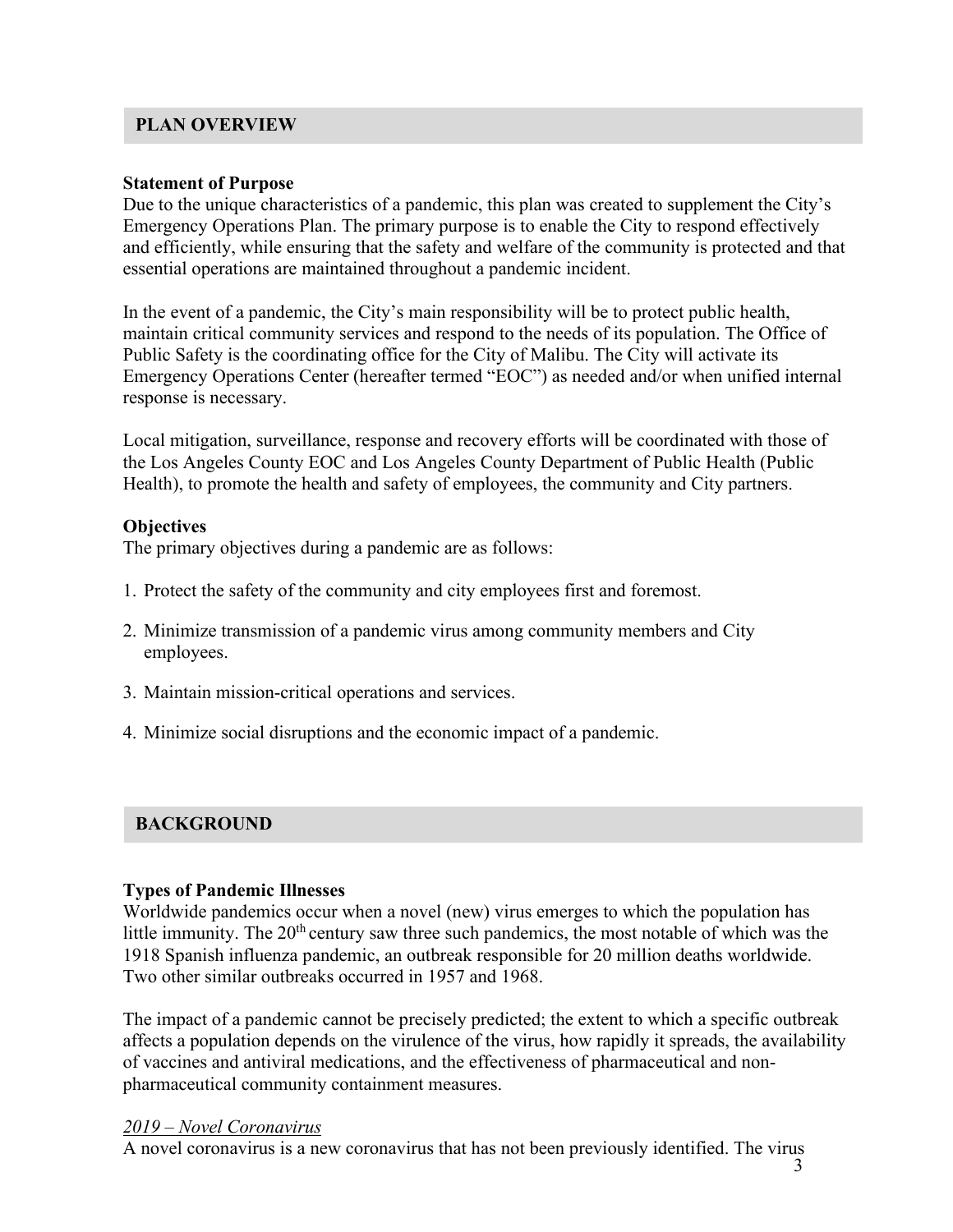causing the novel coronavirus disease 2019 (nCOV-19), is not the same as the coronaviruses that commonly circulate among humans and cause mild illness, like the common cold.

This virus was first detected in Wuhan City, Hubei Province, China. The first infections were linked to a live animal market, but the virus is now spreading from person-to-person. Similar to influenza viruses, the Coronavirus targets older and younger people; a population who may be immunocompromised

#### *Pandemic Influenza*

Influenza, commonly known as the flu, is a disease that attacks the respiratory tract (nose, throat, and lungs) in humans. Although mild cases may be similar to a viral "cold," influenza is typically much more severe, typically comes on suddenly, and may include fever, headache, tiredness (which may be extreme), dry cough, sore throat, nasal congestion, and body aches and often results in complications such as pneumonia.

Seasonal influenza is a yearly occurrence that kills primarily persons aged 65 and older and those with chronic health conditions, causing significant economic impact. Those who are exposed to the disease, but do not succumb, will develop immunity only to the specific strain circulating that year.

#### *2009- Avian Flu*

Public health experts were concerned about the risk of another pandemic arising from the epidemic of Avian influenza that spreads rapidly and affects domestic and wild birds in Asia, Africa, and Europe. When Avian influenza strains interact with those of the common human influenza, there is potential for mutation to occur that could result in the creation of a new virus, capable of human-to human transmission, and thus initiating a pandemic. Depending on the pathogenicity of such a virus, between 25 to 35 percent of the population may become ill and nearly 200,000 Californians could die. This level of disease activity would disrupt all aspects of society and severely affect the economy.

# **Epidemic vs. Pandemic**

An *epidemic* is a disease occurring suddenly in humans in a community, region or country in numbers clearly in excess of the norm. A *pandemic* occurs when there is a global outbreak of serious epidemic. Because there is little natural immunity, the disease can spread easily from person to person.

#### **Transmission**

For any novel virus or influenza strain, the mode of transmission and recommendations for personal protection, isolation precautions and cleaning protocol must be determined at the time of the pandemic. Depending on the specific strain, possible transmission of the virus may occur in three ways:

#### *Droplet Transmission*

Involves contact of conjunctivae and or mucous membrane of the nose or mouth of a susceptible person with large-particle droplets containing microorganisms generated from a person who has a clinical disease or who is a carrier of the microorganism. Droplets are generated from the source person primarily during coughing, sneezing or talking. Transmission via large-particle droplets requires close contact between source and others because droplets do not remain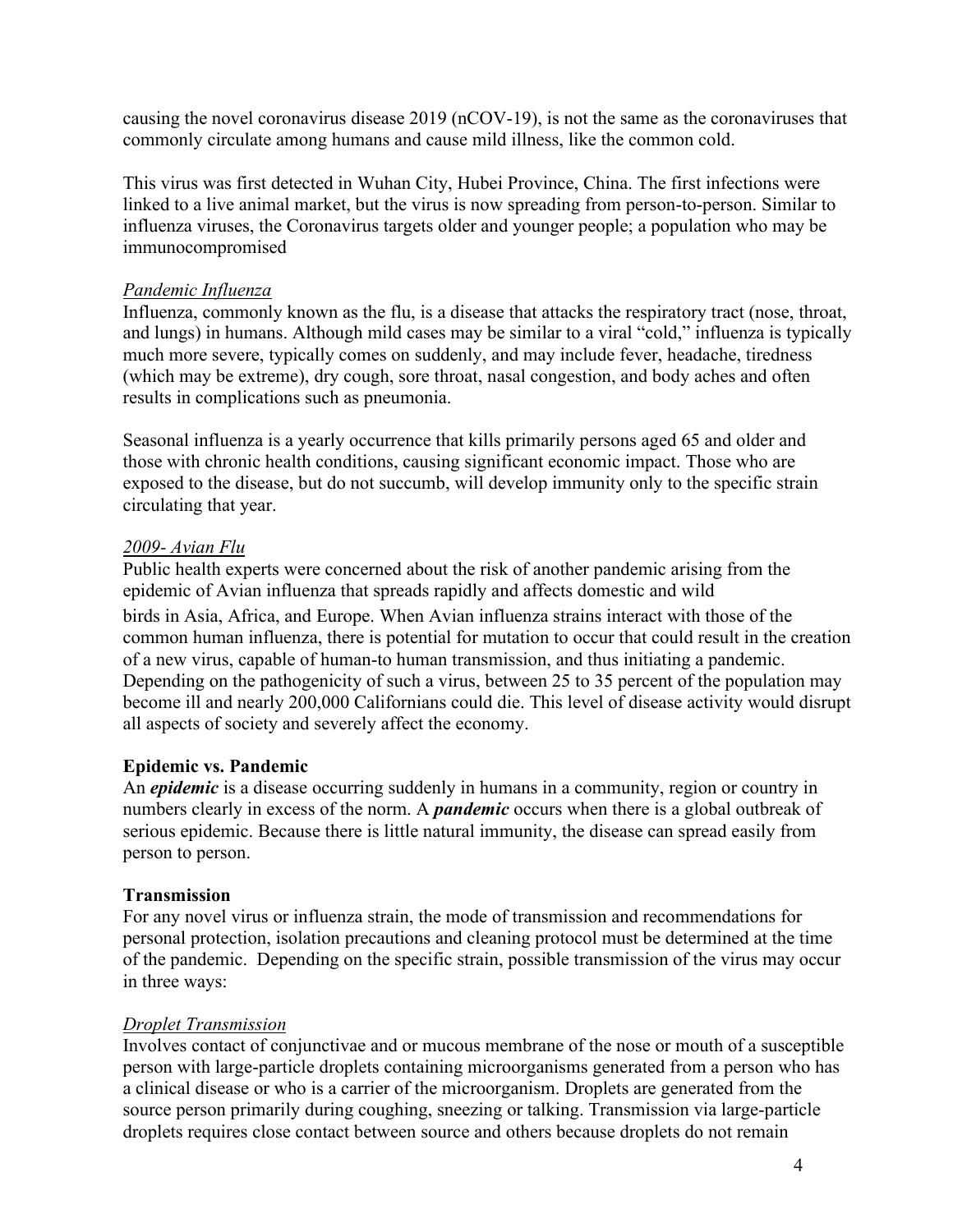suspended in the air and generally only travel short distances. Large droplets are considered inhalable or "inspirable", thus requiring the use of respiratory protection as well as other personal hygiene methods.

# *Contact Transmission*

Involves skin-to-skin contact and physical transfer of microorganisms to a susceptible host from an infected or colonized person. Indirect-contact transmission may occur with the contact of a susceptible host touching or coming into contact with a contaminated intermediate object, usually inanimate, which has already been exposed to an infected or colonized person.

Viable virus can be passed from tissue to hands for 15 minutes and from nonporous surfaces to hands for 24 hours. Virus can be recovered from hands for only five minutes if the hands are contaminated with a high viral titer.

#### *Airborne Transmission*

Occurs by dissemination and subsequent inhalation of airborne droplet nuclei or particles in the respirable to inspirable size ranges that contain infectious agent. Microorganisms carried in smaller-size particles may be dispersed over long distances by air currents and may be inhaled by susceptible individuals who have not had close contact with (or even been in the same room with) the infectious individual. Prevention of this type of transmission requires the use of special air handling and ventilation systems.

# **Public Health Emergency**

A public health emergency is defined as an "occurrence or imminent threat of an illness or health condition, caused by bioterrorism, epidemic or pandemic disease, or (a) novel and highly fatal infectious agent or biological toxin, that poses a substantial risk of a significant number of human fatalities or incidents or permanent or long-term disability" (WHO/DCD, 2001).

# **The Phases of a Pandemic per the World Health Organization (WHO)**

The first four of the following six phases present an increasing risk to the general population:

- 1. Investigation of cases of a novel virus
- 2. Recognition of increased potential for ongoing transmission
- 3. Initiation of a pandemic wave
- 4. Acceleration of a pandemic wave
- 5. Deceleration of a pandemic wave
- 6. Preparation for future pandemic waves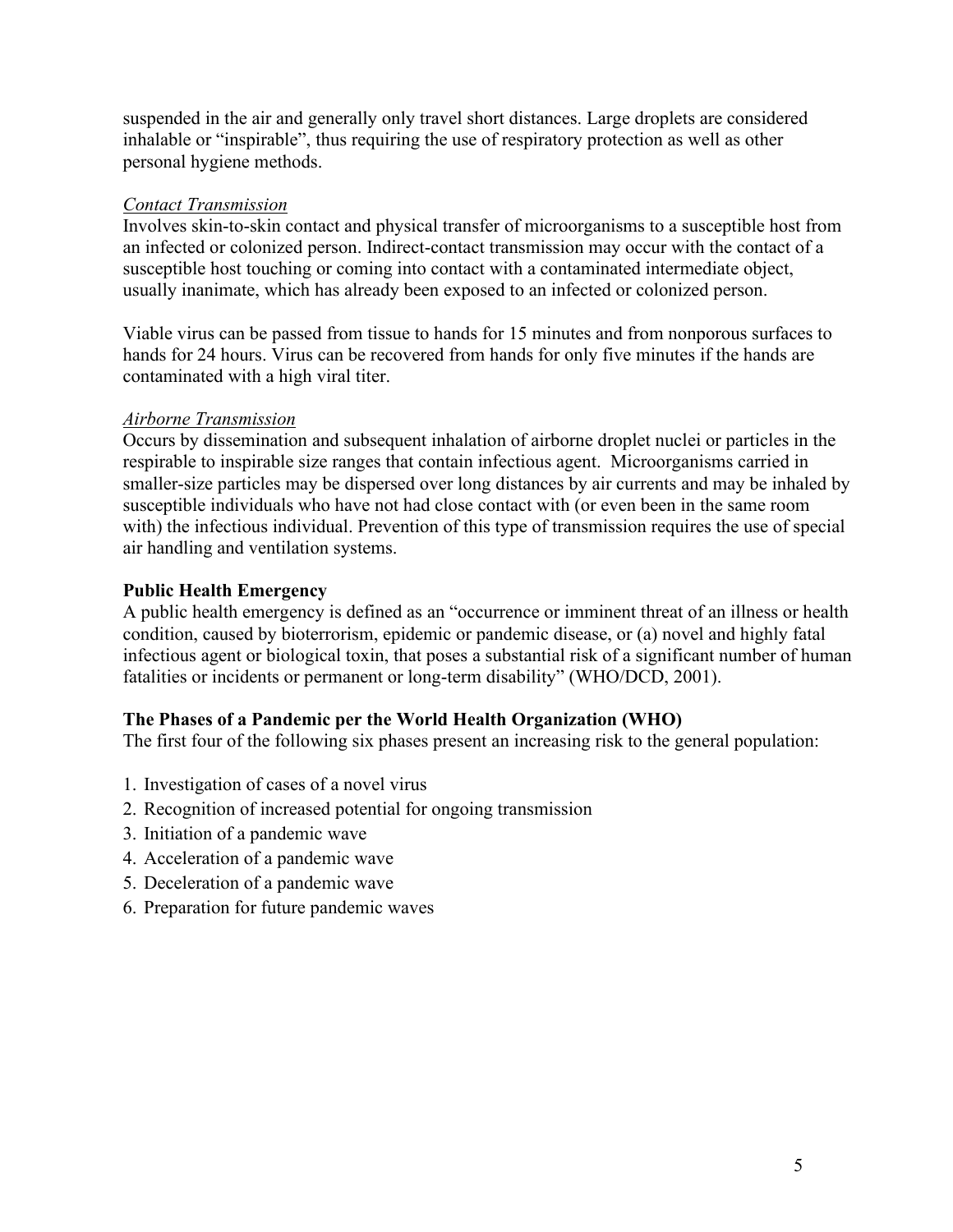# **RESPONSE PROCEDURES**

It is the responsibility of the City of Malibu to safeguard the health of the public, City employees, customers, and vendors during a pandemic. A pandemic incident will be managed in accordance with the City's Emergency Operations Plan (EOP) and the City Manager's Office will be the lead department for the City of Malibu throughout the duration of a pandemic incident.

However, a pandemic demands a different set of assumptions regarding operations from previous emergency planning because it will be geographically dispersed and may potentially occur in waves that could last for several months at a time. Key assumptions and policies that will guide the City's response include the following:

- Pandemic illnesses are highly transmissible viral illness that represents a threat to public health and safety.
- Transmission of the virus occurs through close contact with a symptomatic individual.
- A pandemic may result in high rates of morbidity and mortality.
- Los Angeles County Department of Public Health (Public Health) will be the lead agency in the County's response.
- The City will base its response on direction from, and in support of, Public Health.
- Protecting the health of community members and City staff will be the guiding priority.
- Public health officials project cumulative absentee rates of 25-30 percent, lasting from three to four months upwards to eighteen months or more, in 4-6 week-long waves of contagion.
- The City will implement infection control strategies appropriate to the situation.
- The City Manager/City Council will declare a local emergency if warranted.
- If necessary, the Emergency Operations Center will be activated at the appropriate level as designated by the Director of Emergency Services, the City Manager, or their designee.
- The City will take an active role in the containment of a pandemic outbreak.

# **Plan Activation**

Upon notification from county, state or federal officials, the City Manager/Director of Emergency Services or their appointee or successor will activate the City's Pandemic Plan. The EOC may be activated when it is deemed necessary to manage and coordinate a response. The EOC is not required to be activated; response may be carried out and coordinated remotely or through meetings instead of at the EOC. If activated, the City EOC will coordinate the operations of City departments and provide multi-agency and jurisdictional coordination. If social distancing measures have been advised, essential personnel reporting to the EOC will be required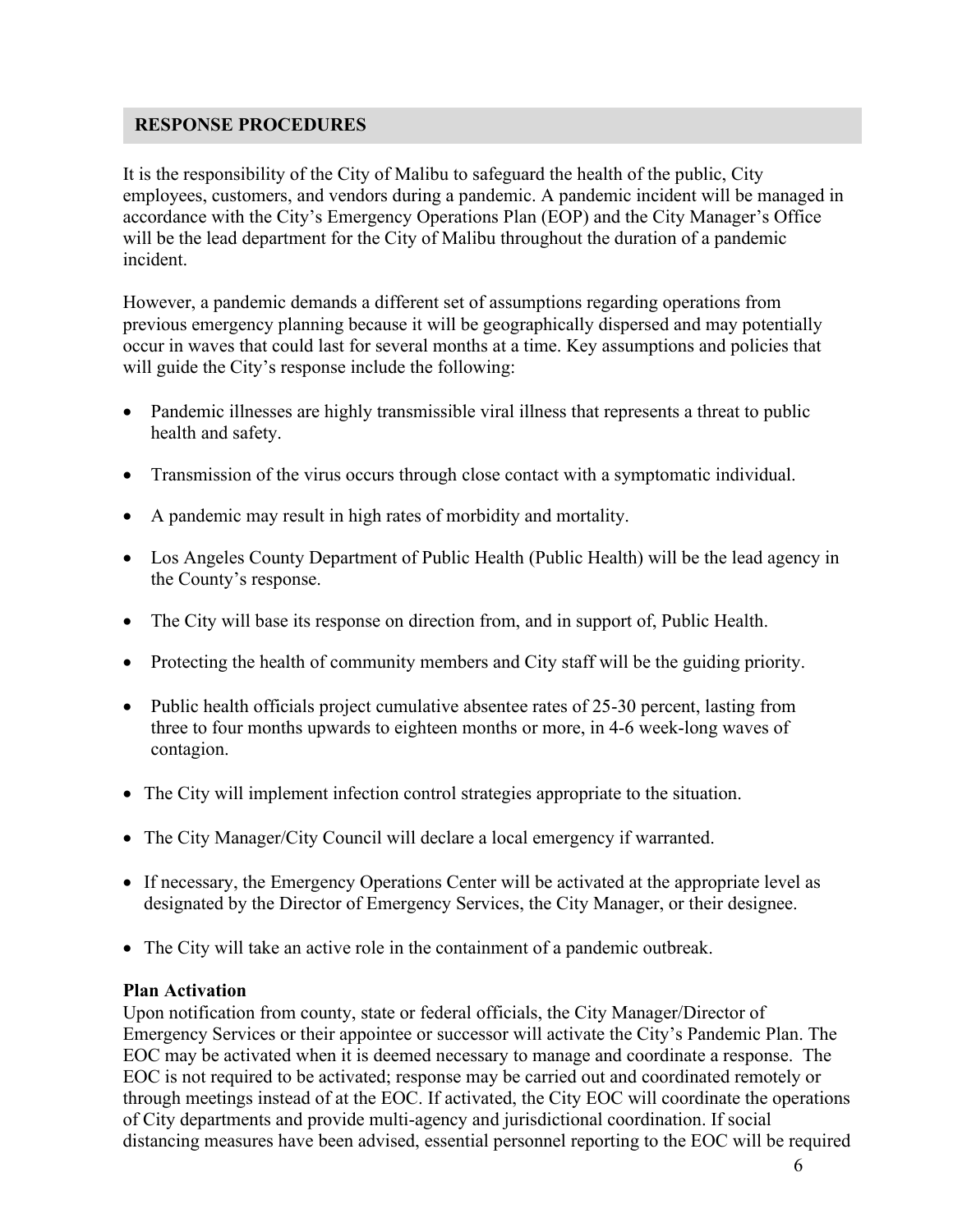to wear personal protection gear as recommended by the CDC or LACDPH.

# **Communication**

Communication is essential before, during and following a pandemic outbreak. Information must be continuously relayed to employees and the community in a timely manner. There may be a high level of fear, anxiety, rumors, and misinformation regarding a pandemic. Regularly sharing information is one way to reduce staff and community distress. All subsequent information dissemination will proceed only through the City Manager's Office.

The public information officer (PIO) will coordinate with the Joint Information System/ Joint Information Center, established by Los Angeles County. Staff should follow communication protocol as established in the City of Malibu EOP.

# **INFECTION CONTROL DURING A PANDEMIC**

The City will utilize four main components of infection control measures, including:

- Heightened hygiene practices
- Workplace cleaning
- Personal protective equipment (PPE)
- Social distancing
- Isolation/quarantine

# **Hygiene**

Employees will be educated and reminded of hygiene measures that help to limit the spread of disease. These include:

- Using respiratory etiquette (e.g. covering cough or sneeze with tissue).
- Properly cleaning hands with soap and water or hand sanitizer regularly.
- Avoiding direct skin contact with others, such as hand shaking.
- Keeping work areas clean and disinfected.
- Staying home when ill and not sending ill children to school or daycare.

The following hygiene measures will be taken to reduce the spread of disease:

- Hand washing instructions will be posted in shared restrooms.
- "Cover Your Cough" reminders will be posted in waiting rooms and common areas.
- Magazines/papers will be removed from waiting rooms and common areas.
- Notices will be posted at all workplace / facility entry points advising staff and visitors not to enter if they have influenza symptoms.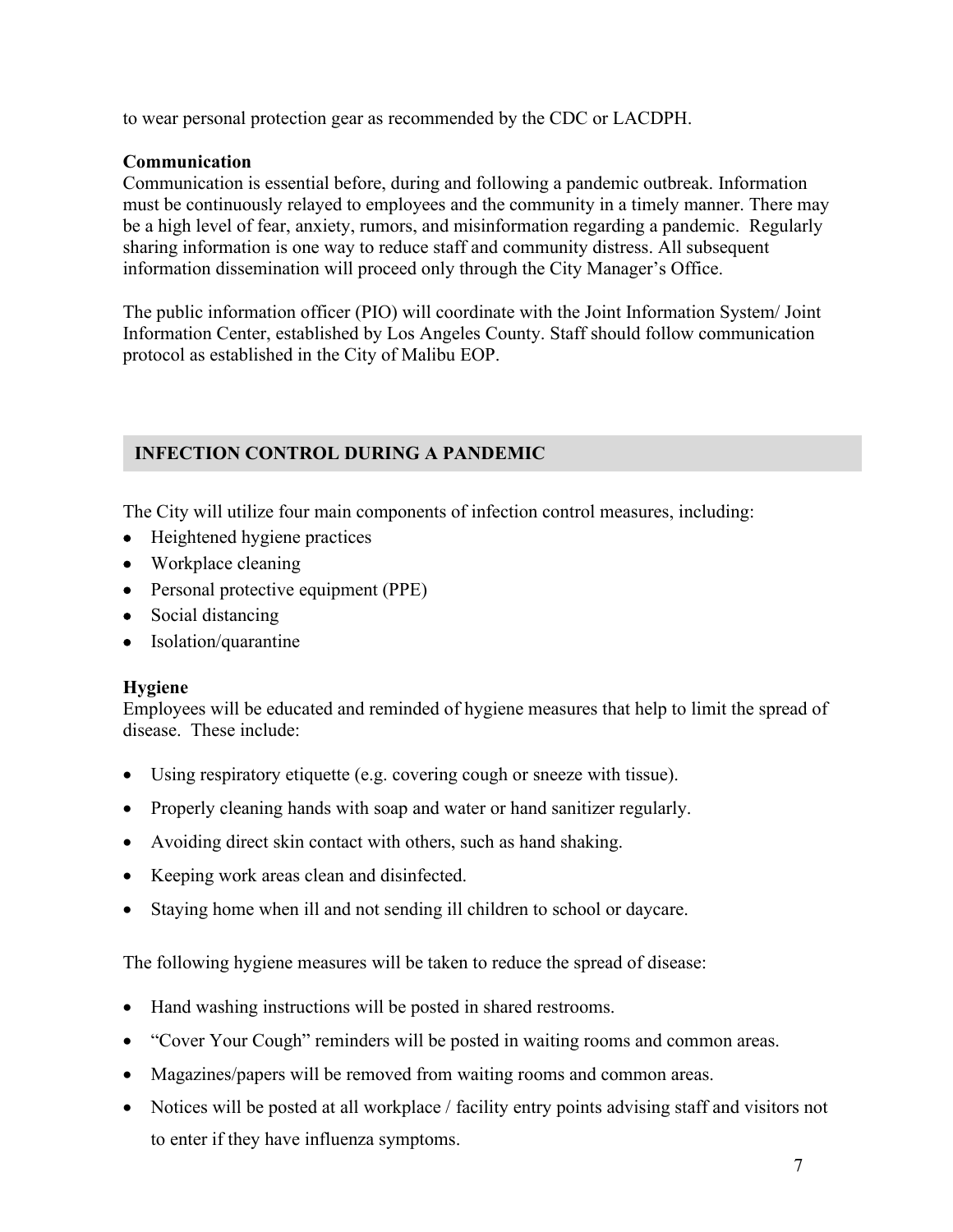- Regular disinfection of public counters and doorknobs/handles will be implemented.
- Hand sanitizer will be available in waiting rooms and common areas.
- Tissues and trash cans will be available in waiting rooms and common areas

# **Workplace Cleaning**

During a pandemic and depending on the mode of transmission as identified by the CDC or Public Health, thorough and specific workplace cleansing measures will be required to minimize the transmission of the virus though hard surfaces (e.g. door knobs, sink, handles, railings, objects, and counters) as well as airborne transmission precautions. Surfaces that are frequently touched with hands should be cleaned and disinfected several times a day.

City maintenance staff will be responsible for the decontamination of the workplace once a person suspected to have the virus is identified and has returned home. It is important that the work area, along with any other known places they have been, are thoroughly cleaned and disinfected with bleach. The person cleaning and disinfecting should wear a mask and gloves and must discard them afterwards. Hands must be washed or sanitized at the completion of the procedure.

# **Personal Protective Equipment (PPE)**

N95 face masks are available for community members and City employees when advised by Public Health officials to reduce the risk of acquiring or transmitting a pandemic virus. (See Appendix A for supply inventory.) N95 masks are disposable respirators that cover the nose and mouth. It can trap infected droplets, and if worn correctly it can protect against breathing in small particles that may contain viruses.

If entry into a crowded setting is unavoidable an N95 facemask should be used to protect the wearer from infected individuals' coughs and sneezes. A facemask also reduces the spread of germs should an infected person cough or sneeze in close proximity to others.

The effectiveness of a facemask is reduced after they are worn for a long time and become saturated with moisture, or if they are torn, or disfigured. They can also become less comfortable to wear and more difficult to breathe through after extended use. Individuals with lung or heat disease or other illnesses affecting breathing should consult a healthcare provider before using a respirator. Facemasks should only be worn when in a setting where contact could occur.

# **Social Distancing**

The City will initiate the following social distancing strategies in a pandemic to reduce close contact among individuals (in case of desk workers):

**Distance:** All staff should be approximately 6 feet away from other persons, whenever possible. Most often, spread of respiratory viruses from person-to-person happens among close contacts (within 6 feet).

**Telecommuting:** Any employee with access to a laptop computer and a high-speed internet connection may be asked to tele-commute using Outlook. For access to the employee's network folders, a Secure ID fob is required and available for approximately 100 employees. The City is in the process of ordering additional Secure ID fobs for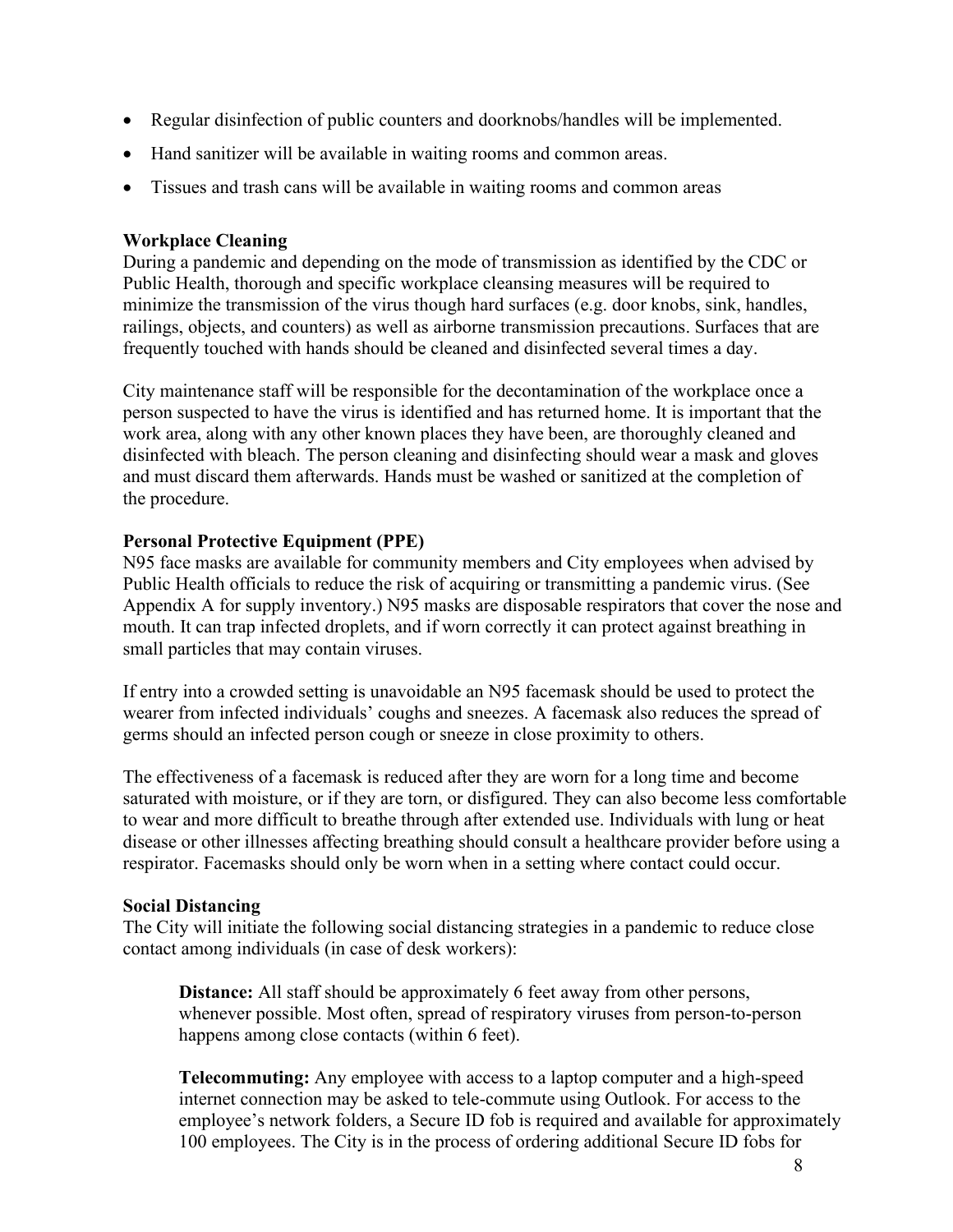distribution in case of emergency.

**Staggering work shifts:** Employees who do not need to perform their work during the same time of day can be staggered throughout a 24-hour period to decrease personal contact with other employees.

**Face-to-Face Barriers:** Services that do not require face-to-face contact may be provided through alternate means. See Service Alternatives below.

**Alternative Service Delivery:** In the event that social distancing has been suggested or required by the City Manager/Director of Emergency Services, alternative approaches to provision of services may be adopted to ensure the continuity of government.

# **Community Social Distancing**

In the event of a pandemic, the City Manager, local Health Officer, or Public Safety Manager, may call for the discontinuation of public gatherings and installation of health and safety precautions such as masks, gloves, etc.

# **Isolation/Quarantine**

The following may be used in the event that a voluntary isolation/ quarantine is advised by the County Health Officer:

- Home isolation
- Employee triage prior to start of work
- Monitoring of symptoms at home and at work for essential personnel
- At-work quarantine for essential personnel
- Closure of work places or portions thereof in high incidences of reported sickness
- Monitored ingress/egress of specific buildings, including taking people's temperatures before entering a workspace.

| <b>Infection Control Guide</b>          |                                        |  |  |
|-----------------------------------------|----------------------------------------|--|--|
| <b>Circumstance</b>                     | <b>Infection Control Procedures</b>    |  |  |
| Growing epidemic situation, but no      | Hygiene                                |  |  |
| immediate threat to Los Angeles region  |                                        |  |  |
| Public Health Emergency declared with   | Hygiene, social distancing, and        |  |  |
| confirmed cases in Los Angeles County   | community social distancing, and       |  |  |
|                                         | alternative service delivery           |  |  |
| Public Health Emergency declared in Los | Hygiene, social distancing, community  |  |  |
| Angeles with confirmed cases in Malibu  | social distancing, alternative service |  |  |
|                                         | delivery, and isolation/quarantine     |  |  |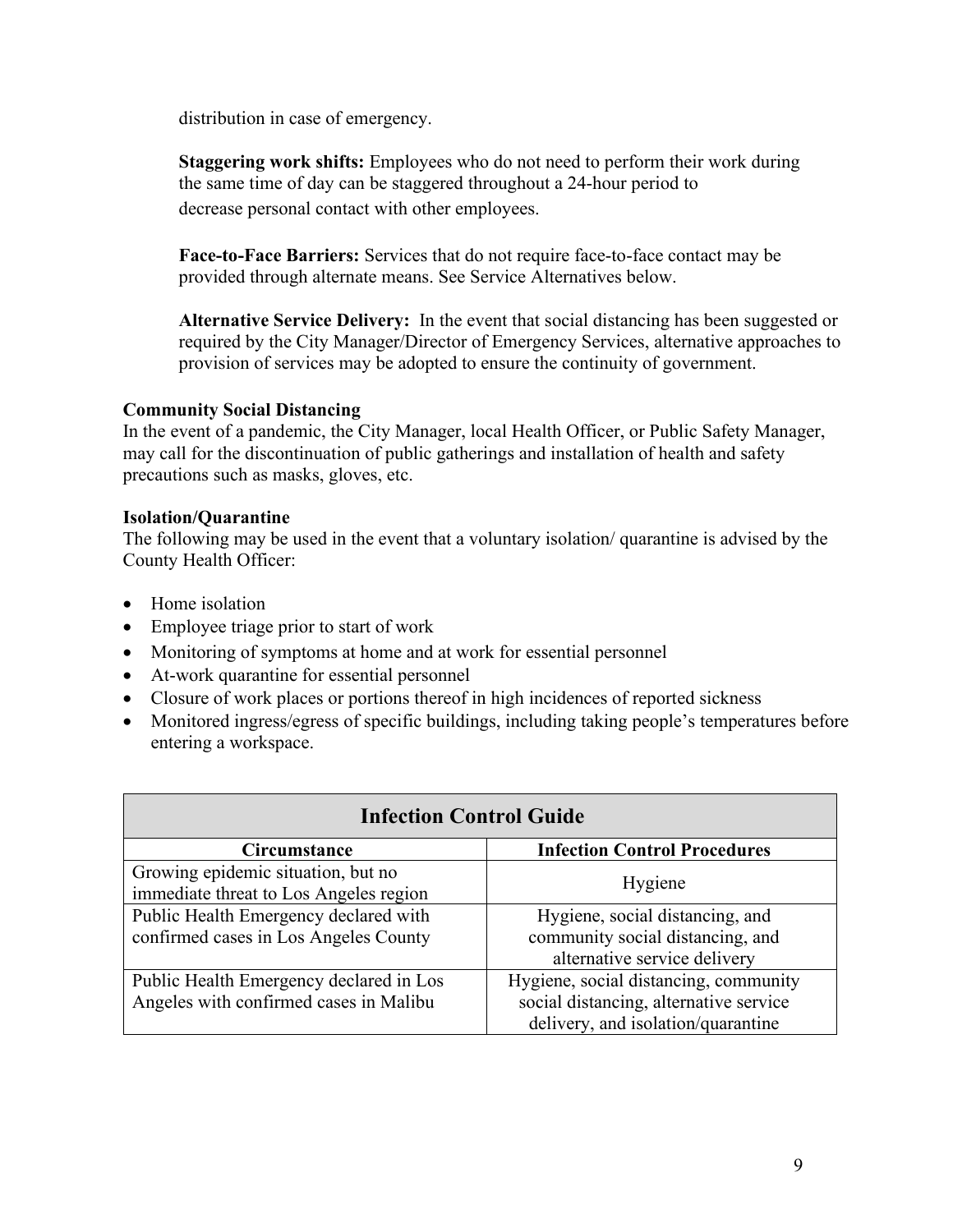# **MANAGEMENT OF SICK EMPLOYEES**

In the event of a pandemic, the City will take the following actions to manage sick employees:

- 1. Notify employees they should not come to work if they are unwell, particularly if they are exhibiting any influenza symptoms.
- 2. If an employee becomes ill at work, they are to contact their supervisor by *telephone* if possible.
- 3. If an employee observes that another person is exhibiting symptoms of influenza at work, they should contact their supervisor.
- 4. If an employee falls ill while at work, said employee's department is responsible for ensuring that the sick employee's workspace is disinfected once the sick employee has gone home.
- 5. Employees that have the flu are encouraged to stay home for 7 days. (CDC guidelines)
- 6. All employees with flu or flu-like symptoms are asked to stay home for a minimum of 24 hours after their fever subsides without taking fever reducing medication. (CDC guidelines)
- 7. If an employee is staying home to care for a family member who is confirmed to have the pandemic virus, that employee should self-quarantine for the length of time determined by Public Health officials to ensure the virus has not infected them.
- 8. Provide department heads with protocol for employees who become ill.
- 9. Ensure that ill employees have completed the required isolation period (guidance to be provided by the Los Angeles County Department of Public Health) and are healthy and no longer infectious before allowing them to return to work.
- 10. Sick Leave should be used for days absent from work for flu or flu-like symptoms.
- 11. Sick Leave should be used for those employees asked to go home because they are sick.
- 12. Another form of personal leave may be used for employees that do not have Sick Leave. This should be discussed with Human Resources.
- 13. Employees that need to stay home to care for a family member can use Sick Leave.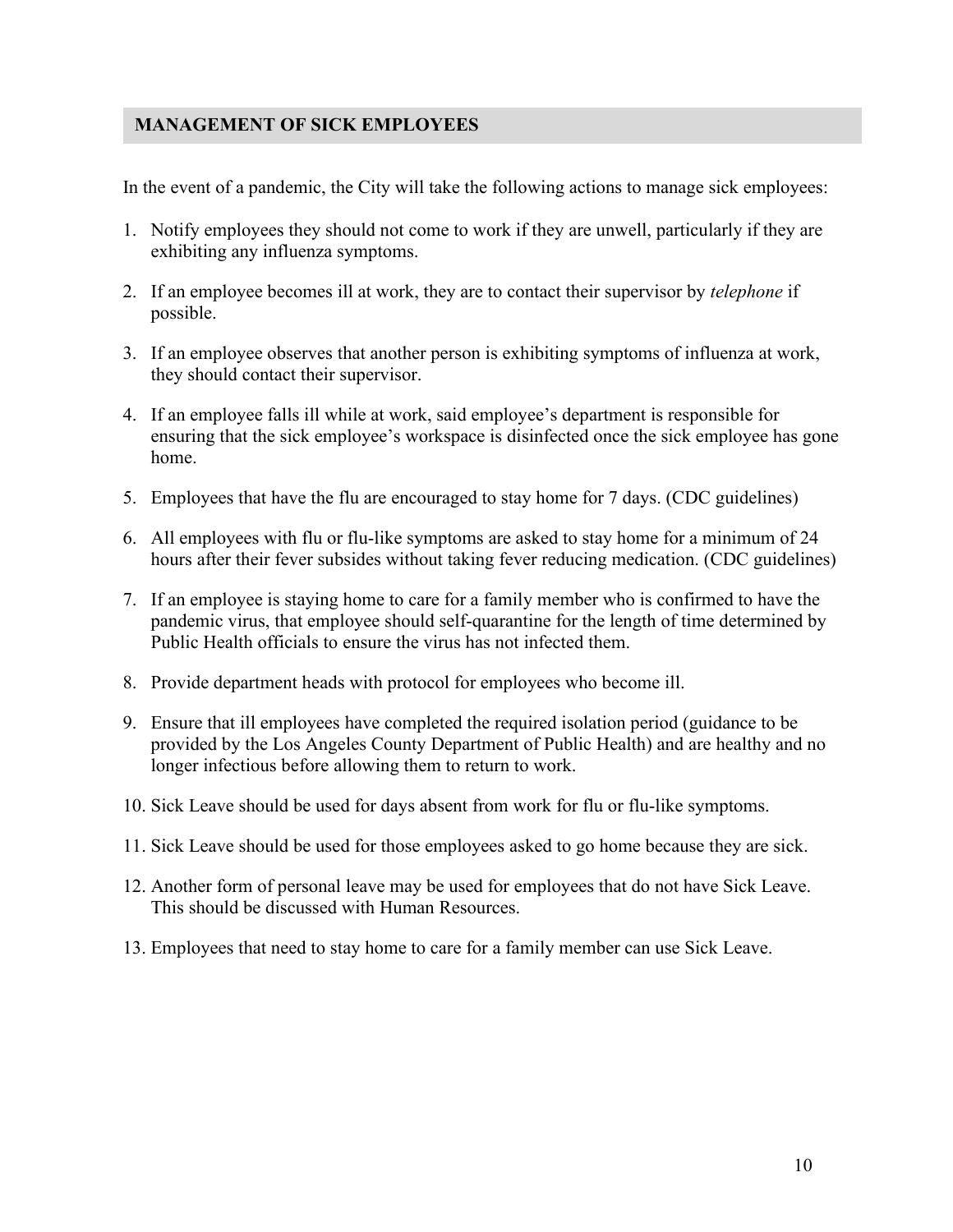# **CONTINUITY OF GOVERNMENT SERVICES**

During a pandemic the City will find alternative modes of communication to minimize social contact. The following table provides a list of traditional services provided by the City, the possible impact of a pandemic on said services, and possible alternative methods of provision.

| <b>Alternative Service Delivery Matrix</b>      |                                                                             |                                                                                                                                                                                                      |                                                                                                                                                                                     |  |
|-------------------------------------------------|-----------------------------------------------------------------------------|------------------------------------------------------------------------------------------------------------------------------------------------------------------------------------------------------|-------------------------------------------------------------------------------------------------------------------------------------------------------------------------------------|--|
| <b>Service Type</b>                             | <b>Staff Involved</b>                                                       | <b>Potential Impact</b>                                                                                                                                                                              | <b>Alternatives</b>                                                                                                                                                                 |  |
| Reception<br><b>Services</b>                    | Receptionists at public<br>counters                                         | Face-to-face<br>interaction with<br>various publics,<br>proximity to others in<br>an office environment<br>with joint use of<br>office equipment may<br>increase potential for<br>transmission.      | Since offices may be<br>closed, the employees<br>providing these<br>functions may be<br>temporarily<br>transferred to other<br>operations or staff a<br>live hotline.               |  |
| <b>Counter Reviews/</b><br><b>Service</b>       | Planning,<br>Environmental and<br>Sustainability and<br><b>Public Works</b> | Extended face-to face<br>contact with partners<br>reviewing documents<br>and resolving issues<br>with proximity to<br>others in office<br>environment may<br>increase potential for<br>transmission. | Counter service by<br>appointment only to<br>reduce exposures.<br>Or, documents sent<br>to a central<br>processing center,<br>logged and mailed<br>to personnel<br>working remotely |  |
| <b>Finance</b><br><b>Document</b><br>Processing | Finance and<br>accounting staff                                             | Proximity to others in<br>an office environment<br>with joint use of<br>equipment and<br>facilities may increase<br>potential for<br>transmission.                                                   | Handle remotely<br>using technologies.                                                                                                                                              |  |
| Management<br><b>Assistants</b>                 | Administrative staff                                                        | Small office with<br>joint use of<br>equipment/ facilities<br>may increase<br>transmission risk                                                                                                      | Handle remotely<br>using technologies.                                                                                                                                              |  |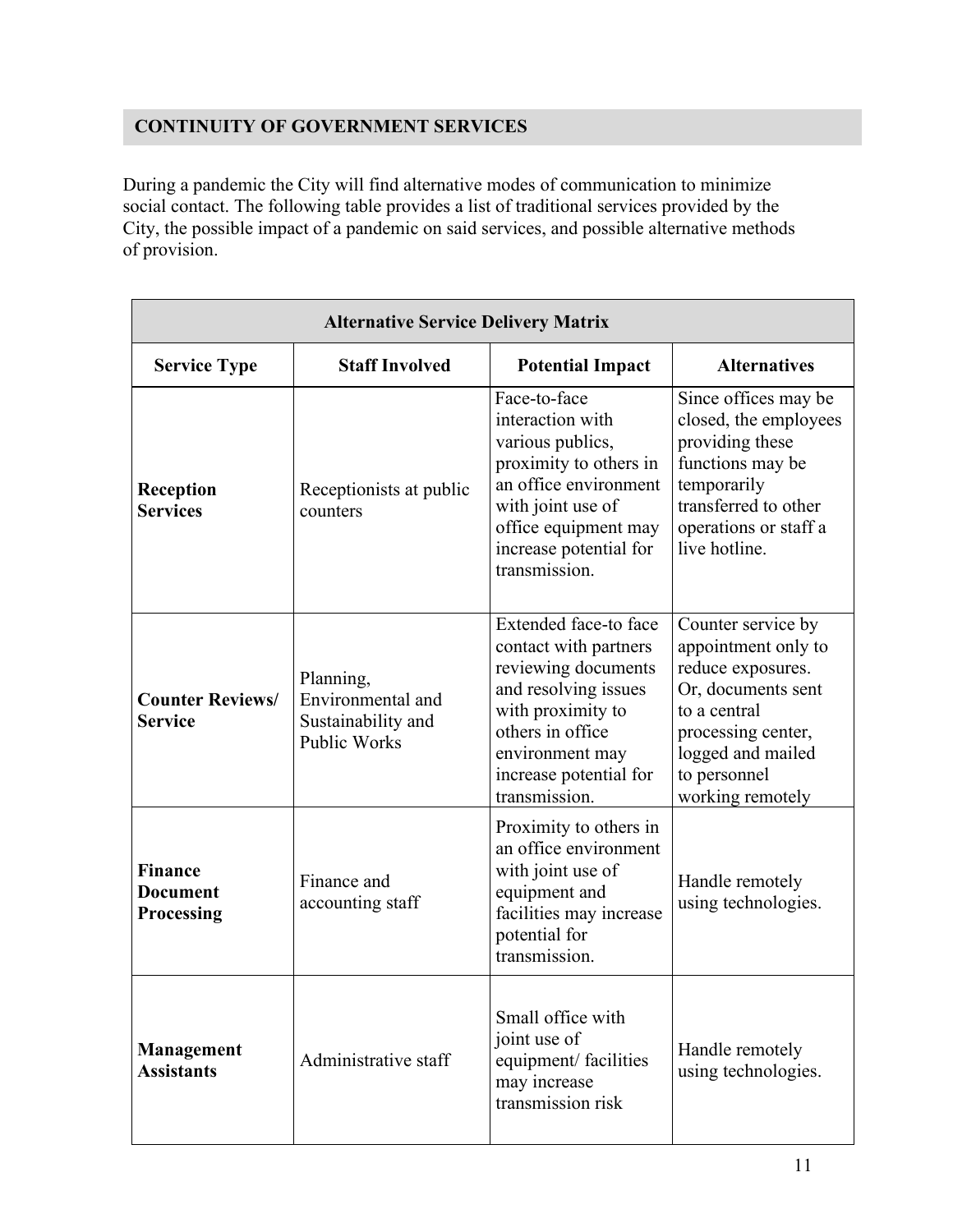| Management                                                       | Department heads,<br>supervisors                                | Meetings, public<br>gatherings, proximity<br>to others in an office<br>environment may<br>increase potential for<br>transmission.                                                  | Handle remotely<br>using technologies.                                                                             |
|------------------------------------------------------------------|-----------------------------------------------------------------|------------------------------------------------------------------------------------------------------------------------------------------------------------------------------------|--------------------------------------------------------------------------------------------------------------------|
| <b>Management</b><br><b>Analysts and</b><br><b>Professionals</b> | All City staff located<br>in City office space                  | Proximity to others in<br>an office environment<br>with joint use of<br>equipment and<br>facilities may increase<br>potential for<br>transmission.                                 | Handle remotely<br>using technologies.                                                                             |
| <b>Field and</b><br>Inspection<br><b>Services</b>                | Building and<br>Safety, Code<br>Enforcement and<br>Public Works | Contact in the field<br>with various publics,<br>joint use of vehicles,<br>briefings, office<br>utilizations, etc. may<br>increase potential for<br>transmission.                  | Work distributed<br>and collected<br>electronically; use<br>of personal vehicles.                                  |
| <b>Public meetings</b>                                           | City Council,<br>Commission<br>Meetings                         | Close proximity for<br>extended periods of<br>time (hours) may<br>contribute to<br>increased potential for<br>transmission.                                                        | Cancel non-essential<br>meeting and/or<br>conduct critical<br>business using<br>technological means<br>if possible |
| <b>Public</b><br><b>Gatherings and</b><br><b>Centers</b>         | Community centers                                               | Inability to assure<br>appropriate social<br>distancing and joint<br>use of tables, chairs<br>and other facilities<br>may contribute to<br>increased potential of<br>transmission. | Close facilities for<br>duration of the<br>emergency.                                                              |

In addition, if continuity of government services is threatened due to numerous employees being out sick, the City Manager may temporarily re-assign staff from other departments to assist with essential services when appropriate.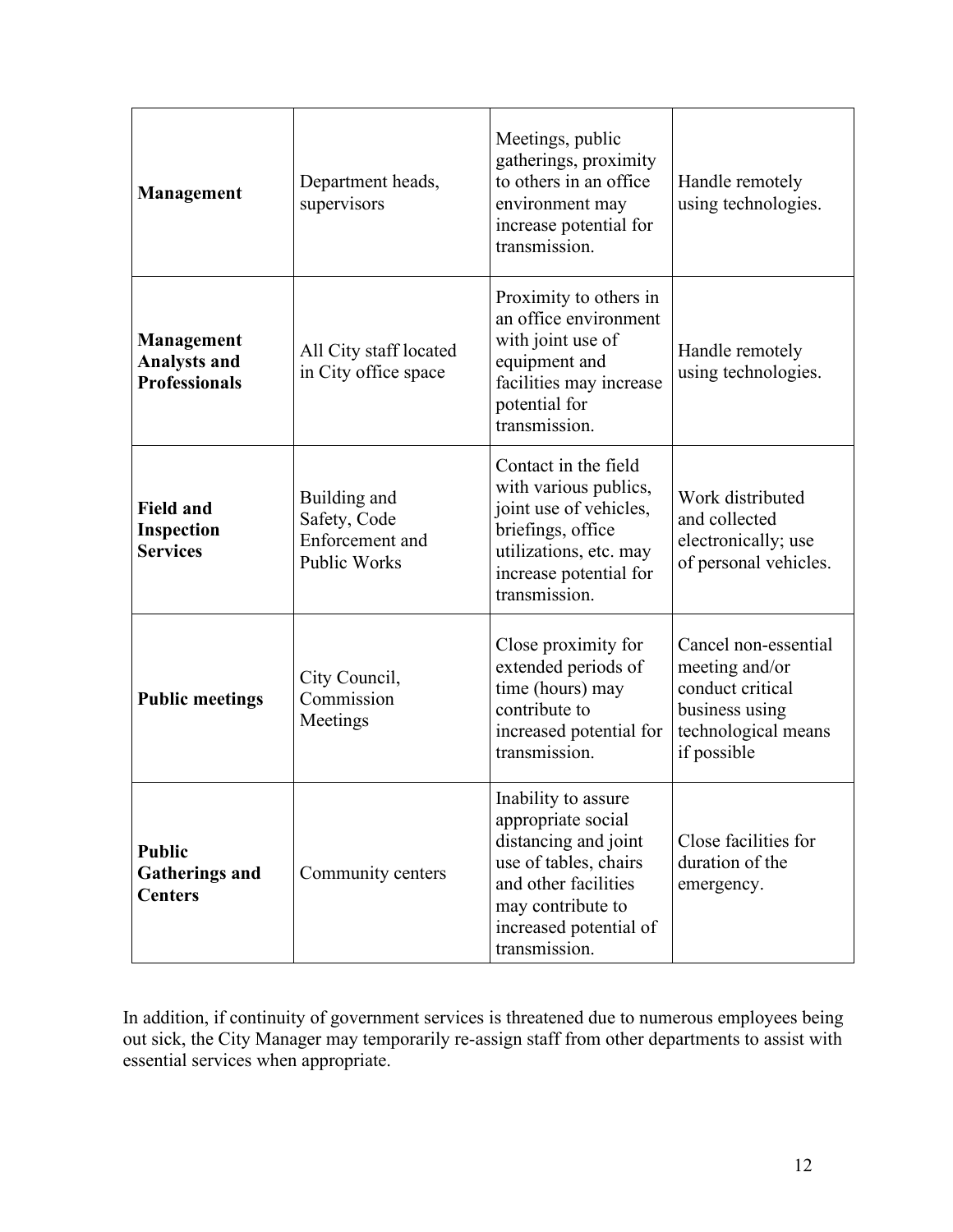# **TECHNOLOGY RESOURCES**

The City currently has the technology to continue numerous key services during a Pandemic, which pose no or reduced risk to humans. Technologies include remote computing, conference calls and other media that allow staff to access their work files from home. Below is a list of technological resources that the City currently possesses.

- **Call-forwarding**: Telephone calls to the office may be directed to other telephone numbers as chosen by the employee (mobile, home or other location)
- **Everbridge Mass Notification:** The mass notification system can call, email, text, or fax employees with emergency information, as well as poll employees for recalls as necessary.
- **Microsoft Outlook**: Every employee has access to Microsoft Outlook which provides for emailing, calendaring, scheduling, task tracking, etc. It is accessible from the employee's desktop and via the internet.
- **Internet/Intranet**: The City maintains a public website available for public notifications and alerts, as well as an intranet site for access by City employees from their desktop and via the internet using the city's secure VPN.
- **Mobile Computing devices (e.g. smart phones or tablets)**: Given to all senior managers across the organization, these devises allow for remote email and scheduling, as well as mobile phone and direct connect options.
- **Laptops**: Currently there are XX laptops assigned to individuals or departments within the City of Malibu, providing for remote computing capabilities.
- **VPN Access:** Virtual Private Network (VPN) access is currently available upon request and authorization. Once an employee is added to the system, she/he is able to remotely login to the city's network upon sign-in and input of a one-time code, which the system can email, text, or send via telephone.
- **Conference Calls/Bridges**: To be scheduled through Outlook, conferences can accommodate remote participants via speakerphone. Bridges allow remote participants to dial into a virtual conference room via voice network.
- **City TV**: The City maintains television station Channel 3 which is available for public service announcements and emergency alerts.
- **Social Media**: Facebook, Twitter, and other forms of social media are maintained by City departments and are available for public announcements and alerts.
- **Nixle:** The Nixle emergency notification system can provide text message alerts to subscribed phones.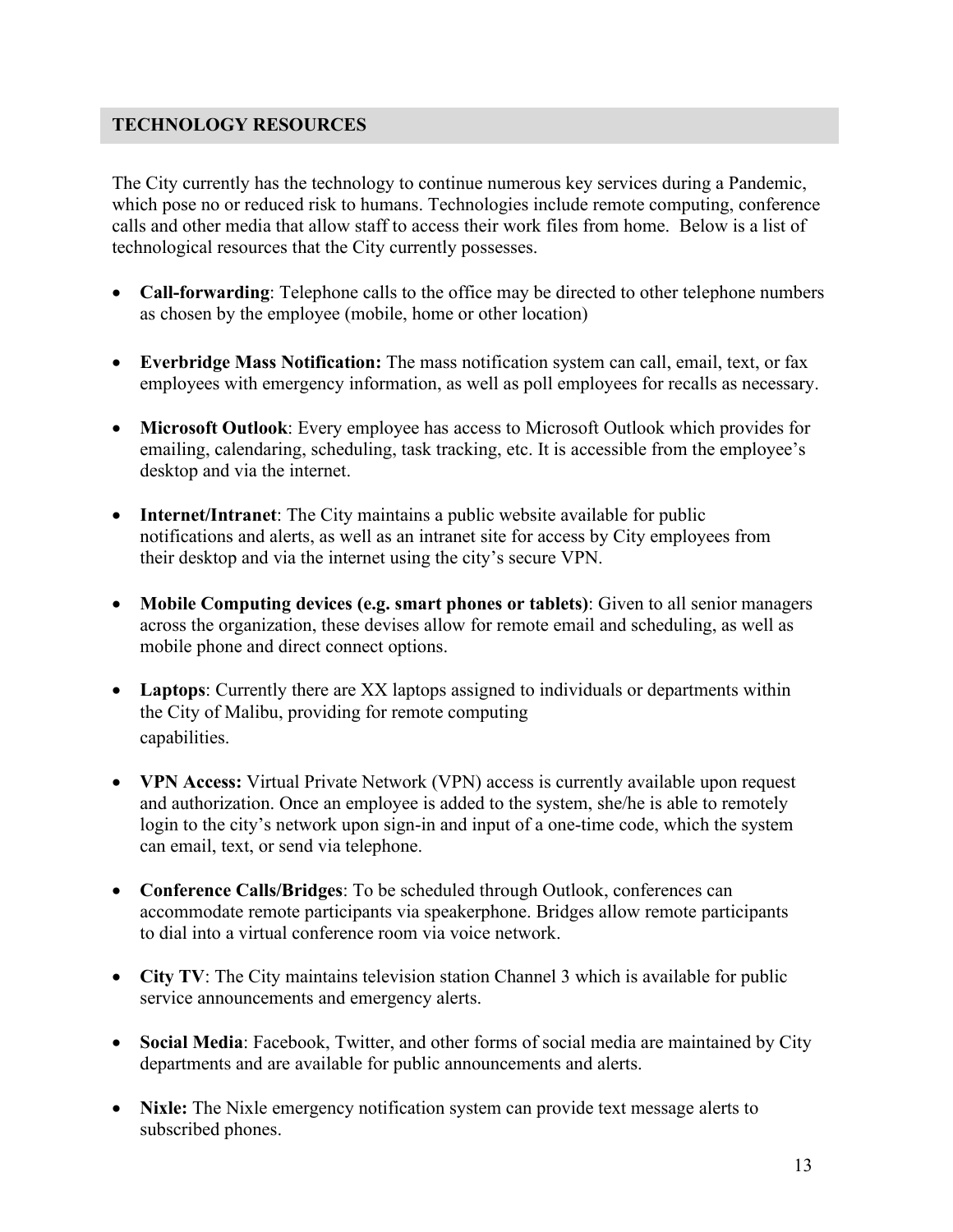# **FEDERAL, STATE AND COUNTY RESPONSE**

#### **US Centers for Disease Control and Prevention**

The US Centers for Disease Control and Prevention (CDC) and the World Health Organization (WHO) conduct extensive surveillance programs to monitor the occurrence of influenza activity worldwide, including the emergence of potential pandemic strains of influenza virus.

The national target for Federal and State antiviral drug stockpiles is 81 million regimens. This includes 6 million regimens to contain or suppress initial pandemic outbreaks overseas and in the United States, and 75 million regimens targeted for treatment of ill persons.

The CDC's Health Alert Network (HAN) is the CDC's primary method of sharing cleared information about urgent public health incidents with public information officers; federal, state, territorial, tribal, and local public health practitioners; clinicians; and public health laboratories.

HAN Message Types:

# *Health Alert*

Provides vital, time-sensitive information for a specific incident or situation; warrants immediate action or attention by health officials, laboratorians, clinicians, and members of the public; and conveys the highest level of importance.

# *Health Advisory*

Provides important information for a specific incident or situation; contains recommendations or actionable items to be performed by public health officials, laboratorians, and/or clinicians; may not require immediate action.

#### *Health Update*

Provides updated information regarding an incident or situation; unlikely to require immediate action.

#### *Info Service*

Provides general public health information; unlikely to require immediate action.

#### **U.S Department of Health and Human Services (HHS) Pandemic Plan**

This plan provides guidance for national, state and local policy makers, as well as health departments so that all involved can achieve a state of readiness and respond quickly at the first indication of a pandemic. The major preparedness and ready response components are as follows:

- Intensifying surveillance and collaborating on containment measures both internationally and nationally.
- Stockpiling antivirals and vaccines in addition to working with the industry sector to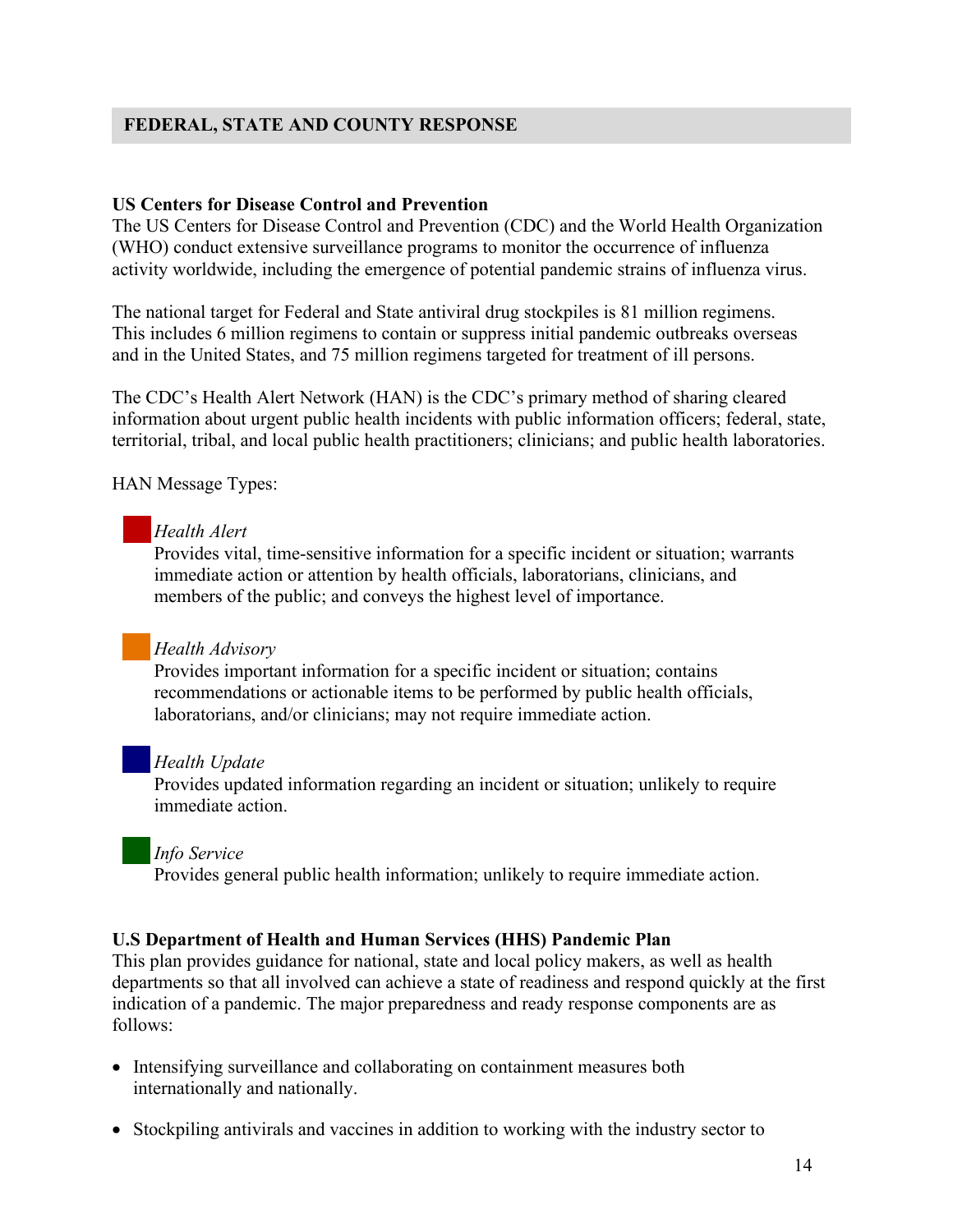increase their production capacity.

- Developing a seamless network of Federal, state and local preparedness that can accommodate a surge in health care.
- Improve the public education and communications efforts that will be necessary to inform the public of up-to-date pandemic news.

# *Antiviral Prophylaxis*

Antiviral prophylaxis is a preventative measure and can reduce the spread of influenza by giving antivirals to individuals who have a high risk of exposure. The HHS recommends that critical workers, those that provide essential services to the community health, safety and wellbeing should receive antiviral prophylaxis. Antiviral prophylaxis would be administered to workers with an elevated risk of exposure to pan flu as a preventative measure.

# *Antiviral Post-Exposure Prophylaxis (PEP)*

The HHS also recommends the use of post-exposure prophylaxis (PEP) antivirals, where individuals within a household that have been exposed to the flu are given antivirals. PEP antivirals have been extremely effective during seasonal influenza. There are several potential benefits for the use of PEP antivirals including:

- Prevent infection and illness within the home, which is where 1/3 of all influenza transmissions are estimated to occur.
- Since people treated with PEP are less likely to become infected they are also less likely to spread the disease.
- People might be more willing to voluntary quarantine if they received the PEP antivirals also reducing the spread of the disease within the community.

# **California Department of Public Health**

California's public health system is composed of local health departments with authority and responsibility for public health preparedness and response at the local level. The California Department of Public Health (CDPH) leads, supports, and coordinates this effort and provides statewide policy guidance. CDPH Emergency Pharmaceutical Services Unit (EPSU) will be responsible for obtaining and distributing vaccines and antiviral drugs.

Although pandemics may affect multiple jurisdictions simultaneously, all jurisdictional responsibilities are maintained. CDPH will provide additional support to leadership at the local level, without usurping the authority of local health departments.

Key assumptions guiding CDPH pandemic planning and response activities are listed below.

- The first human cases of infection with a novel influenza virus will likely occur outside of the U.S. and will be detected by the global surveillance network.
- An influenza pandemic could last from 18 months to several years, with at least two to three waves of activity.
- Non-pharmaceutical community containment measures will be the principal means of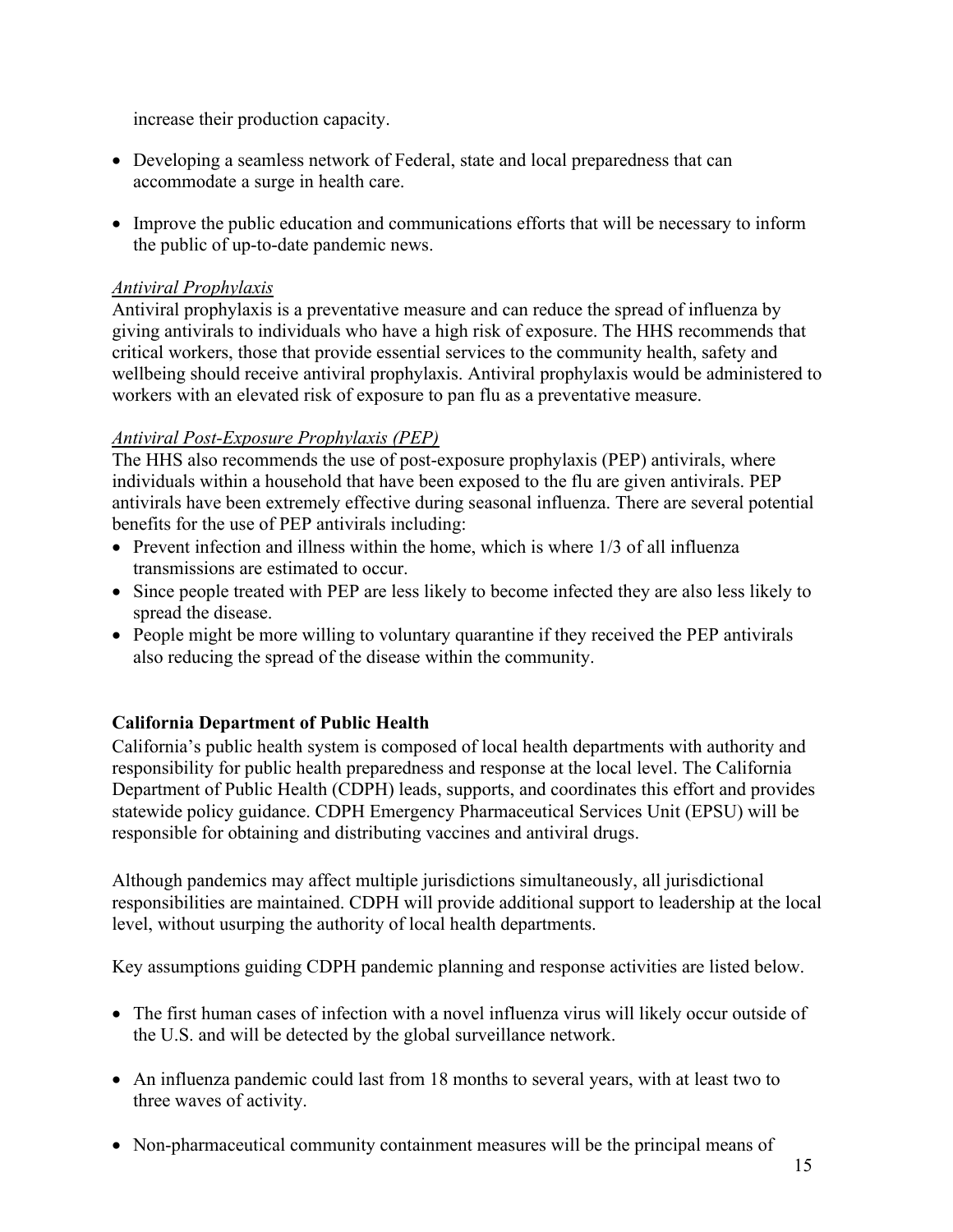disease control until adequate supplies of vaccine or antiviral medications are available.

- Vaccination and antiviral treatments are anticipated to be the most effective pharmaceutical strategies for reducing pandemic morbidity and mortality. However, the production of effective vaccines and/or antiviral medications may be delayed or in limited supply.
- California's standard operating procedure is for all levels of governance to coordinate emergency response activities through SEMS and NIMS.
- CDPH will activate its risk communication strategies and quickly disseminate public advisories and alerts based on information from the Centers for Disease Control and Prevention (CDC) and other credible sources.

# **Los Angeles County Department of Public Health**

The Los Angeles County Department of Public Health's (Public Health) is responsible for protecting health, preventing disease, and promoting health and well-being for everyone in Los Angeles County.

California Health and Safety Code section 101 080 authorizes a local health officer to declare a local health emergency within the health officer's jurisdiction, whenever the local health officer reasonably determines that there is an imminent and proximate threat of the introduction of any contagious, infectious, or communicable disease, chemical agent, noncommunicable biologic agent, toxin, or radioactive agent.

Public Health officials will alert local jurisdictions of a pandemic virus found internationally and/or domestically. They will work with and in support of the CDC and will host regular conference call briefings for local officials.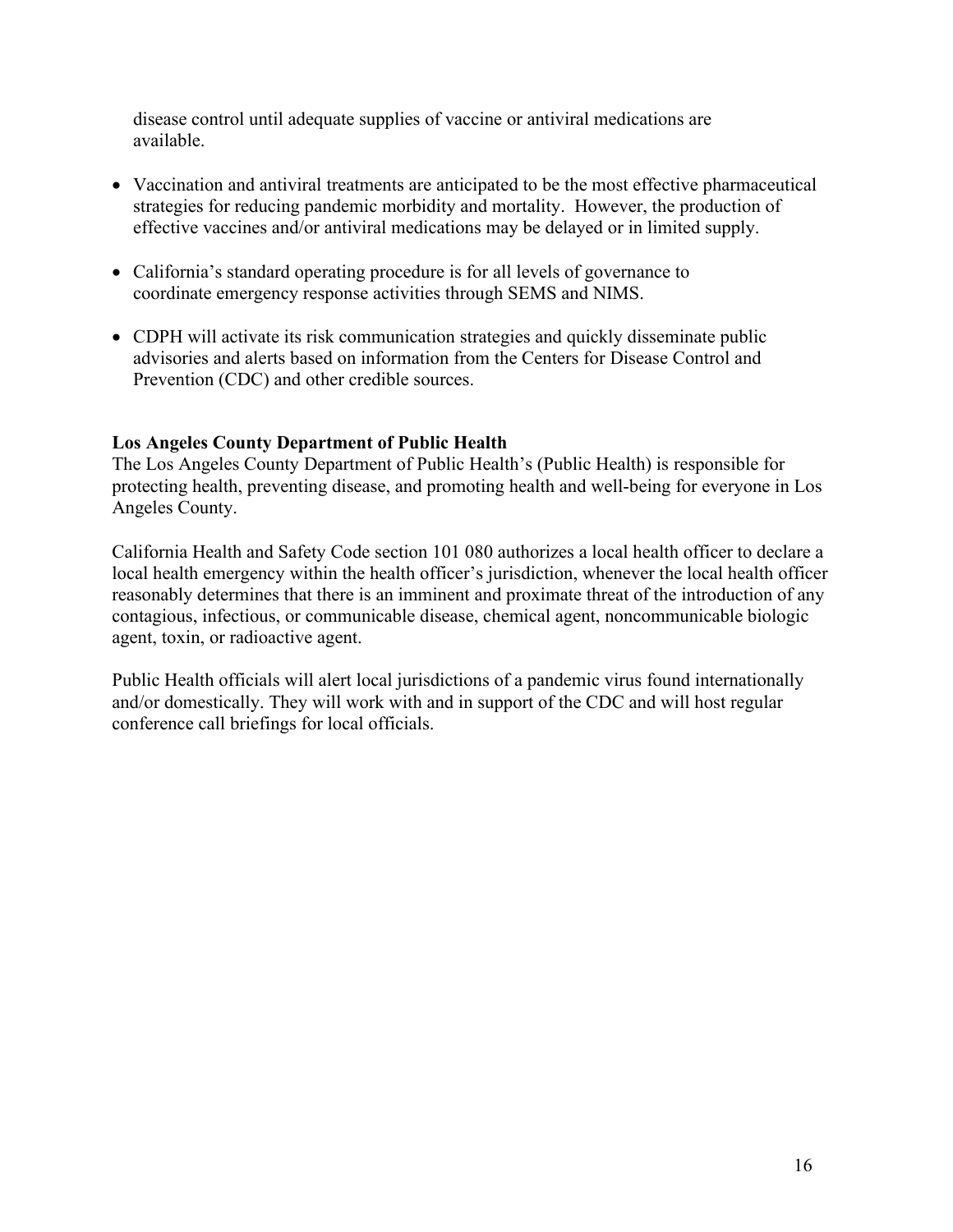# **Appendices**

- <span id="page-16-1"></span><span id="page-16-0"></span>**A. Information about N95 Respirators and Surgical Masks**
- **B. Authorities and Responsibilities**
- **C. Governing Statutes**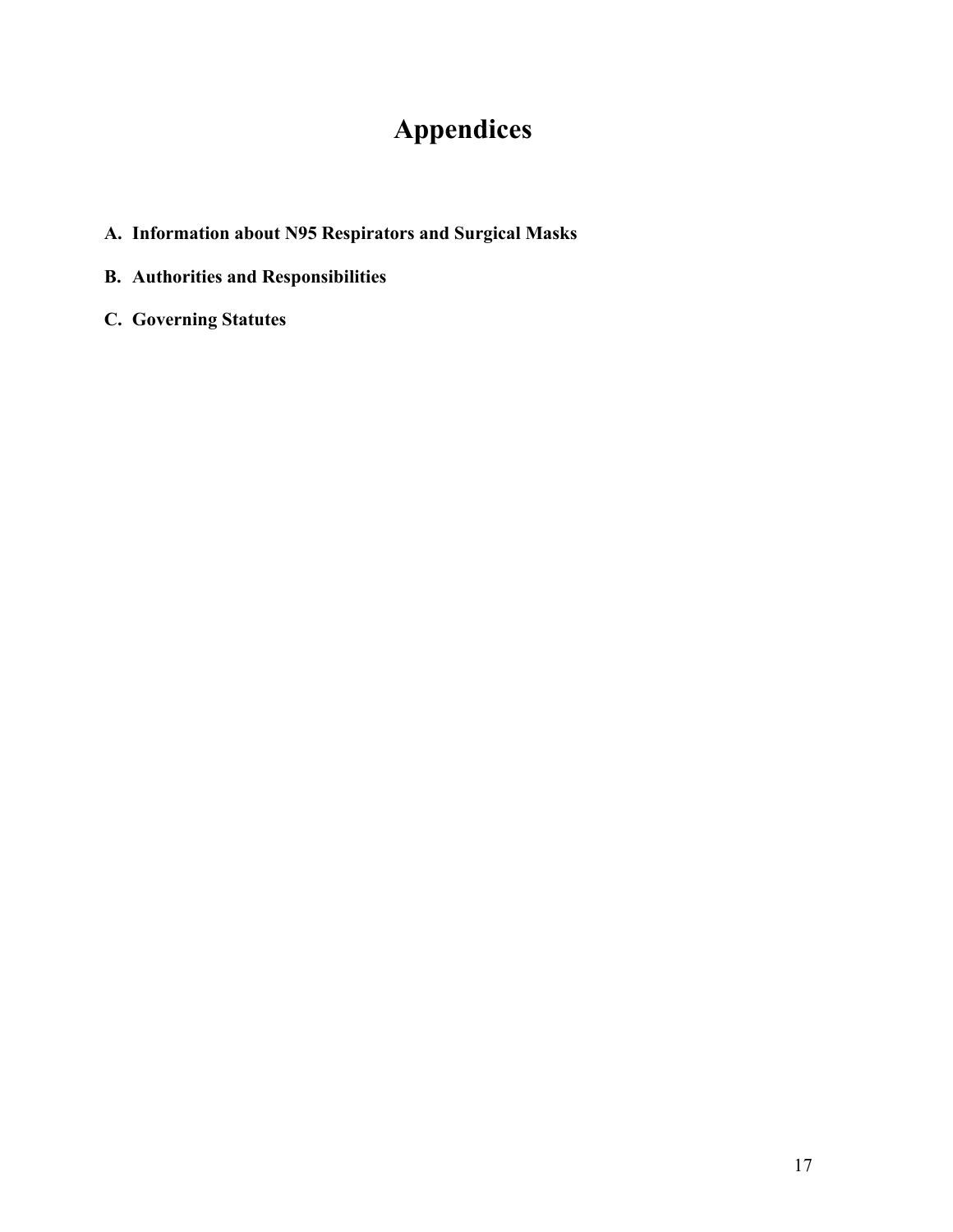# **Appendix A:** Information about N95 Respirators and Surgical Masks

| <b>Understanding the Difference</b>          |                                                                                                                                                                                                               |                                                                                                                                                                                                                                                                                                                                                                                                                              |  |  |  |
|----------------------------------------------|---------------------------------------------------------------------------------------------------------------------------------------------------------------------------------------------------------------|------------------------------------------------------------------------------------------------------------------------------------------------------------------------------------------------------------------------------------------------------------------------------------------------------------------------------------------------------------------------------------------------------------------------------|--|--|--|
|                                              | $\Rightarrow$<br><b>Surgical Mask</b>                                                                                                                                                                         | A WARNING<br><b>N95 Respirator</b>                                                                                                                                                                                                                                                                                                                                                                                           |  |  |  |
| <b>Testing and</b><br><b>Approval</b>        | Cleared by the U.S. Food and Drug<br><b>Administration (FDA)</b>                                                                                                                                              | Evaluated, tested, and approved by<br>NIOSH as per the requirements in<br>42 CFR Part 84                                                                                                                                                                                                                                                                                                                                     |  |  |  |
| <b>Intended Use</b><br>and Purpose           | Fluid resistant and provides the wearer<br>protection against large droplets,<br>splashes, or sprays of bodily or other<br>hazardous fluids. Protects the patient<br>from the wearer's respiratory emissions. | Reduces wearer's exposure to particles<br>including small particle aerosols and<br>large droplets (only non-oll aerosols).                                                                                                                                                                                                                                                                                                   |  |  |  |
| <b>Face Seal Fit</b>                         | Loose-fitting                                                                                                                                                                                                 | <b>Tight-fitting</b>                                                                                                                                                                                                                                                                                                                                                                                                         |  |  |  |
| <b>Fit Testing</b><br><b>Requirement</b>     | No                                                                                                                                                                                                            | Yes                                                                                                                                                                                                                                                                                                                                                                                                                          |  |  |  |
| <b>User Seal Check</b><br><b>Requirement</b> | <b>No</b>                                                                                                                                                                                                     | Yes. Required each time the respirator<br>is donned (put on)                                                                                                                                                                                                                                                                                                                                                                 |  |  |  |
| <b>Filtration</b>                            | Does NOT provide the wearer with a<br>reliable level of protection from inhaling<br>smaller airborne particles and is not<br>considered respiratory protection                                                | Filters out at least 95% of airborne<br>particles including large and small<br>particles                                                                                                                                                                                                                                                                                                                                     |  |  |  |
| <b>Leakage</b>                               | Leakage occurs around the edge of the<br>mask when user inhales                                                                                                                                               | When properly fitted and donned,<br>minimal leakage occurs around edges<br>of the respirator when user inhales                                                                                                                                                                                                                                                                                                               |  |  |  |
| <b>Use Limitations</b>                       | Disposable. Discard after each patient<br>encounter.                                                                                                                                                          | Ideally should be discarded after each<br>patient encounter and after aerosol-<br>generating procedures. It should<br>also be discarded when it becomes<br>damaged or deformed; no longer<br>forms an effective seal to the face;<br>becomes wet or visibly dirty; breathing<br>becomes difficult; or if it becomes<br>contaminated with blood, respiratory<br>or nasal secretions, or other bodily<br>fluids from patients. |  |  |  |

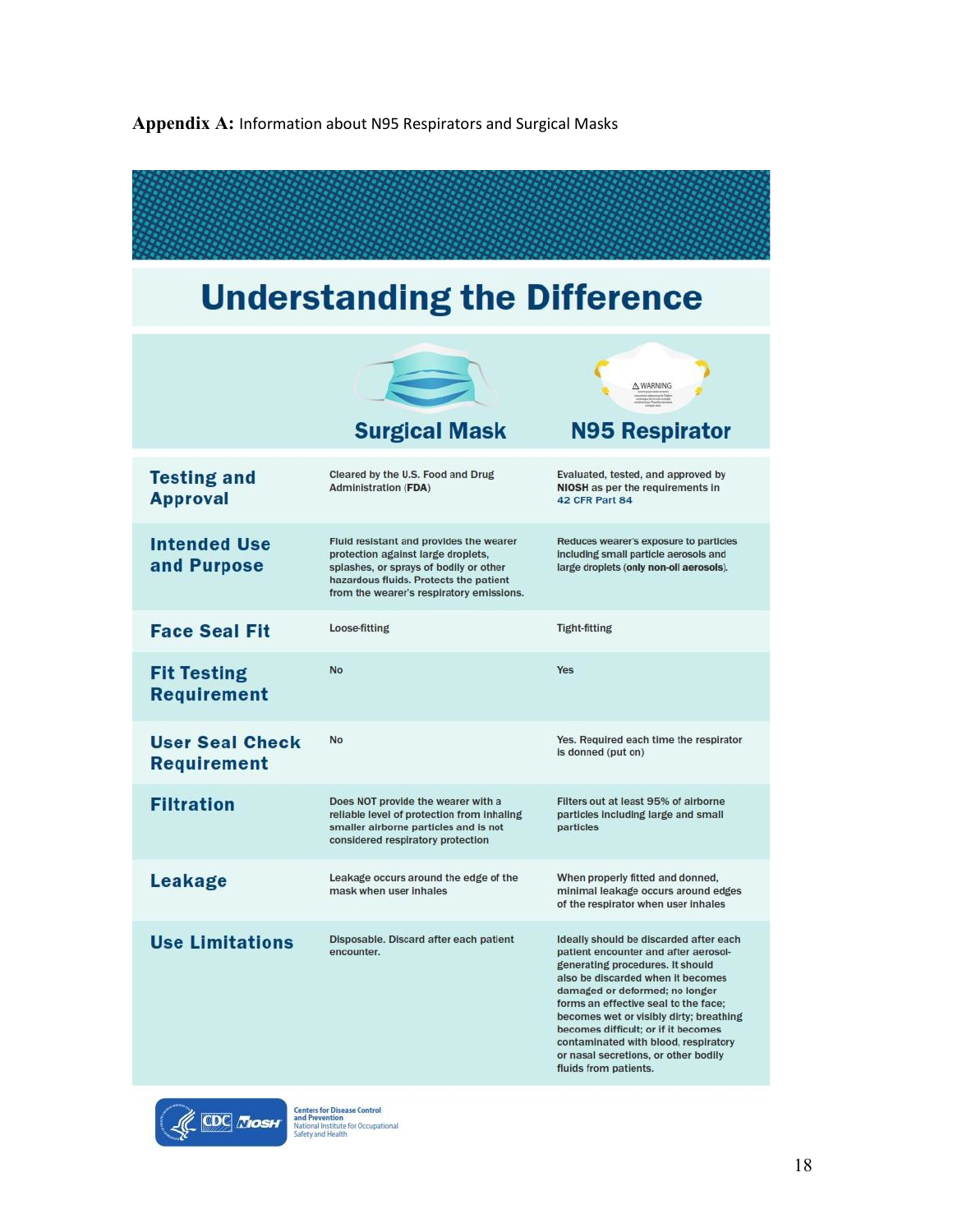# **Appendix B: Authorities and Responsibilities**

# **World Health Organization (WHO)**

WHO monitors global pandemic conditions and provides information updates. WHO facilitates enhanced global pandemic preparedness, surveillance, vaccine development and public health response. They are responsible for declaring a global pandemic phase and adjusting phases based on current outbreak conditions.

# **Department of Health and Human Services/Centers for Disease Control and Prevention**

The Center for Disease Control and Prevention (CDC) is responsible for national and international disease surveillance, issuing travel advisories and providing treatment guidance, direction and information from the federal government to state and local public health agencies. The CDC investigates and monitors pande3mic outbreaks and is the national liaison to the WHO. The CDC manages the Strategic National Stockpile (SNS) as well as overseeing the vaccine distribution and the Laboratory Response Network.

# **California Department of Public Health (CDPH)**

The CDPH coordinates planning, preparedness, communication efforts, surveillance activities, and disease containment strategies at the state level and across multiple counties and regions within the state. CDPH is responsible for coordinating the receipt and distribution of anti-virals and vaccines provided through federal and State stockpiles. They provide public information on the pandemic, including guidance on preventative measures.

# **Los Angeles County Public Health**

LA County Public Health protects, prevents disease and promotes health and well-being for all persons in LA County. Their focus is on the LA County population as a whole, and conduct activities through a network of public health professionals throughout the community.

# **The City of Malibu**

The Los Angeles County Public Health Department has primary responsibility for a pandemic incident and all other health related emergencies. The City of Malibu will act in a supporting role for medical emergencies. The City will assist by jointly setting up Points of Dispensing (POD) sites for disease prevention and distribution of medications to the community. Additionally, the City will assist by supplying personnel and facilities to POD operations when needed.